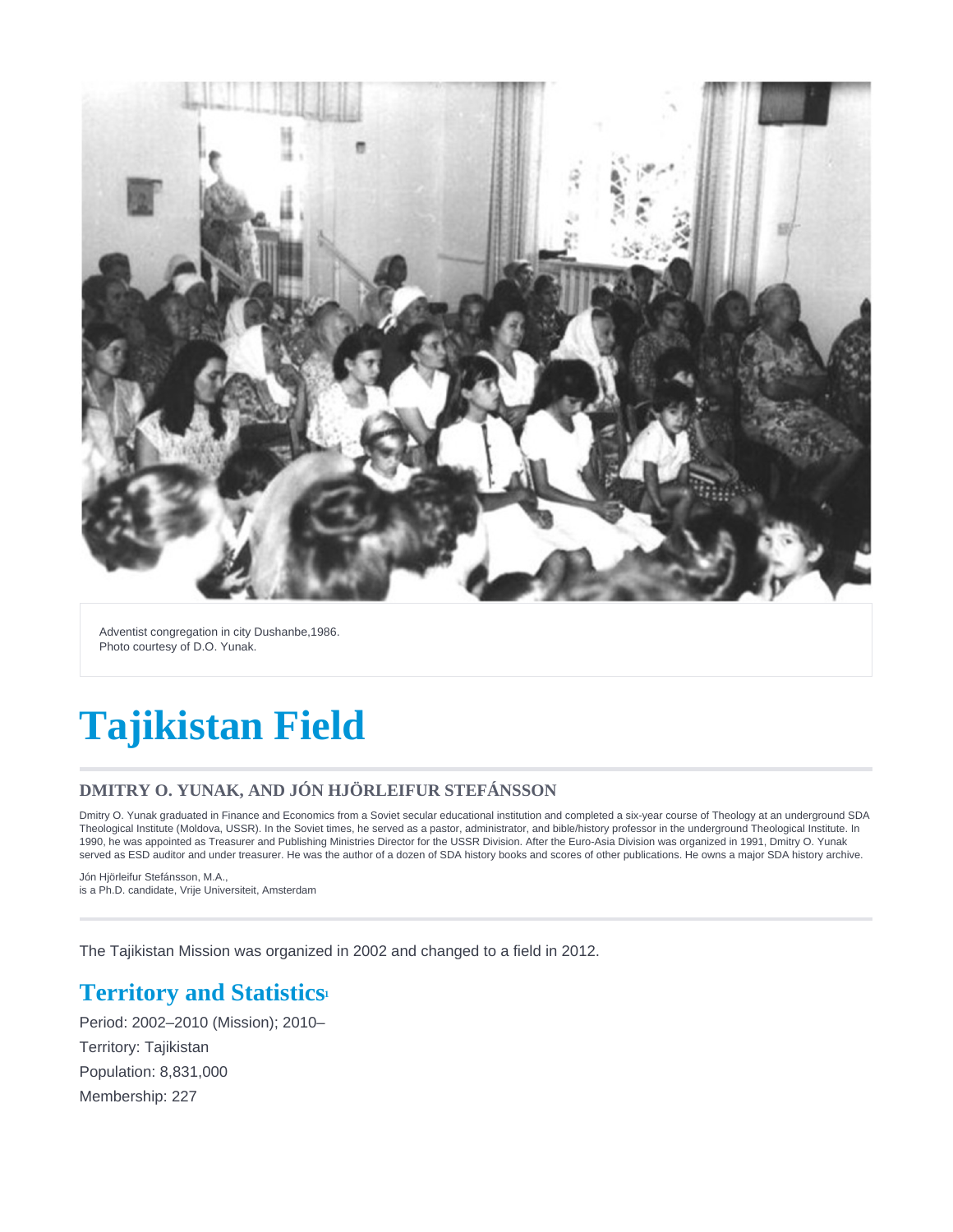<span id="page-1-0"></span>Churches: 3 Address: Borbad Street 117; 734032 Dushanbe; Tajikistan

## Origin of Seventh-day Adventist Work in the Territory

Adventists arrived to Tajikistan in the late nineteenth or early twentieth century. For the origin of Adventist work in the territory, see the article on Tajikistan and the earliest church units of which the country was a part.

In 1929 the first Adventists, Ivan and Vasiliy Kozminin, were deported to Tajikistan? Later on, during 1930s, exiled German Adventists organized the first Adventist congregation.

The first Russian-speaking Adventist congregation was organized in 1931 by the efforts of the families of Pavel Zhukov and Vasiliy Borisov, who had moved to Tajikistan from Transcaucasia. They were followed by other exiled Adventists. In a short time, Adventist believers, who were officially collective farm workers, started to assemble to conduct worship services.

After being part of the early Russian church units, the territory was part of the Central Asia Mission (1908–1910), the Turkestan Mission (1911–1925), the Central Asian Conference (1926–c. 1930), and—after not being listed for most of the Communist era—the Uzbek-Tadzhik District (1979–1989), the Asian-Caucasian Conference (1989–94), the Central Asia Conference (1994–1998), the Tajikistan Mission (1998–2000), and the Central Asia Conference (2000–2002).

## Organizational History

In 1936 Anton Zubkov, who came from Jalal-Abad (Kyrgyzstan), was elected church leader. He took care of the congregation from 1936 through 1940.

In the late 1930s Stalin's repressions hit Tajikistan. Many Adventists were arrested or exiled. After the year 1940 the remaining Adventists settled down in the cities of Hissar Valley: Ordzhonikidzabad (now Vakhdat), Regar (now Tursunzade), and Stalinabad (now Dushanbe). The largest Adventist church was in the city of Hissar. In 1945 Yakov Zhukov was elected its local elder, and in 1946 Pastor Korolev came from Stavropol to serve that church. In 1949 Konstantin Zubkov was elected local elder.

In 1953, by the decision of the All-Union Council of Seventh-day Adventists, K.A. Korolenko was sent to serve Stalinabad. He ordained K. Zubkov and was in charge of denominational work in the Central Asia republics until 1958, when he was arrested and sentenced to eight years of imprisonment.

In 1978 the Asia-Transcaucasia Conference was organized, uniting local churches in Uzbekistan, Tajikistan, Turkmenistan, Azerbaijan, Armenia, and Georgia.

From the late 1960s to 1990s, the Adventist congregations in Tajikistan were served by Pastors David A. Matern, Roman T. Wagner, Artur F. Stele, Jakob G. Schneider, Alexander R. Link, and David A. Grenz.

In December 1991, a new Adventist church building was constructed and dedicated in Dushanbe.

Following the independence of Tajikistan, many Germans and Russians left the country. As a result, the number of Adventists has declined considerably. The Tajikistani Civil War (1992-1997) also accelerated emigration from Tajikistan.

In 1998 the Adventist Church organized the Tajikistan Mission, headed by Vladimir.V. Matryashin. Between 2000 and 2002, the churches in Tajikistan were part of the Central Asia Conference, headed by Rubin R. Ott.

In 2002 the Central Asia Conference was divided into the Kyrgyzstan Conference, the Tajikistan and Uzbekistan Missions, and the Turkmenistan Field.<sup>3</sup> The church units all remained part of the Southern Union Conference[.](#page-2-0) The Tajikistan Mission was comprised of the nation of Tajikistan. Its headquarters was at Borbad Street 117, Dushanbe. Membership stood at 745. Initial officers were President Igor P. Vasilchenko, Secretary Andrew G. Dementiev, Treasurer Alexander N. Kovtun, and executive committee members Finis Arturo, Edward A. Dylev, and Zoya I. Gerasimova. [4](#page-2-0)

In 2010 the Mission was demoted to a field.<sup>[5](#page-2-0)</sup>

## List of Presidents

Asia-Transcaucasia Conference: David P. Kulakov, 1978-1983; Artur F. Stele, 1983-1988; David P. Kulakov, 1989- 1994; Robert G. Geibel, 1994-1998, Vladimir V. Matryashin, 1998-2000; Rubin R. Ott, 2000-2002.

Tajikistan Mission: Igor P. Vasilchenko, 2002–2008; Edward A. Dylev, 2009–2010.

Tajikistan Field: Edward A. Dylev, 2010–15; Vasyl G. Skrypkar, 2016; no listing, 2017–.